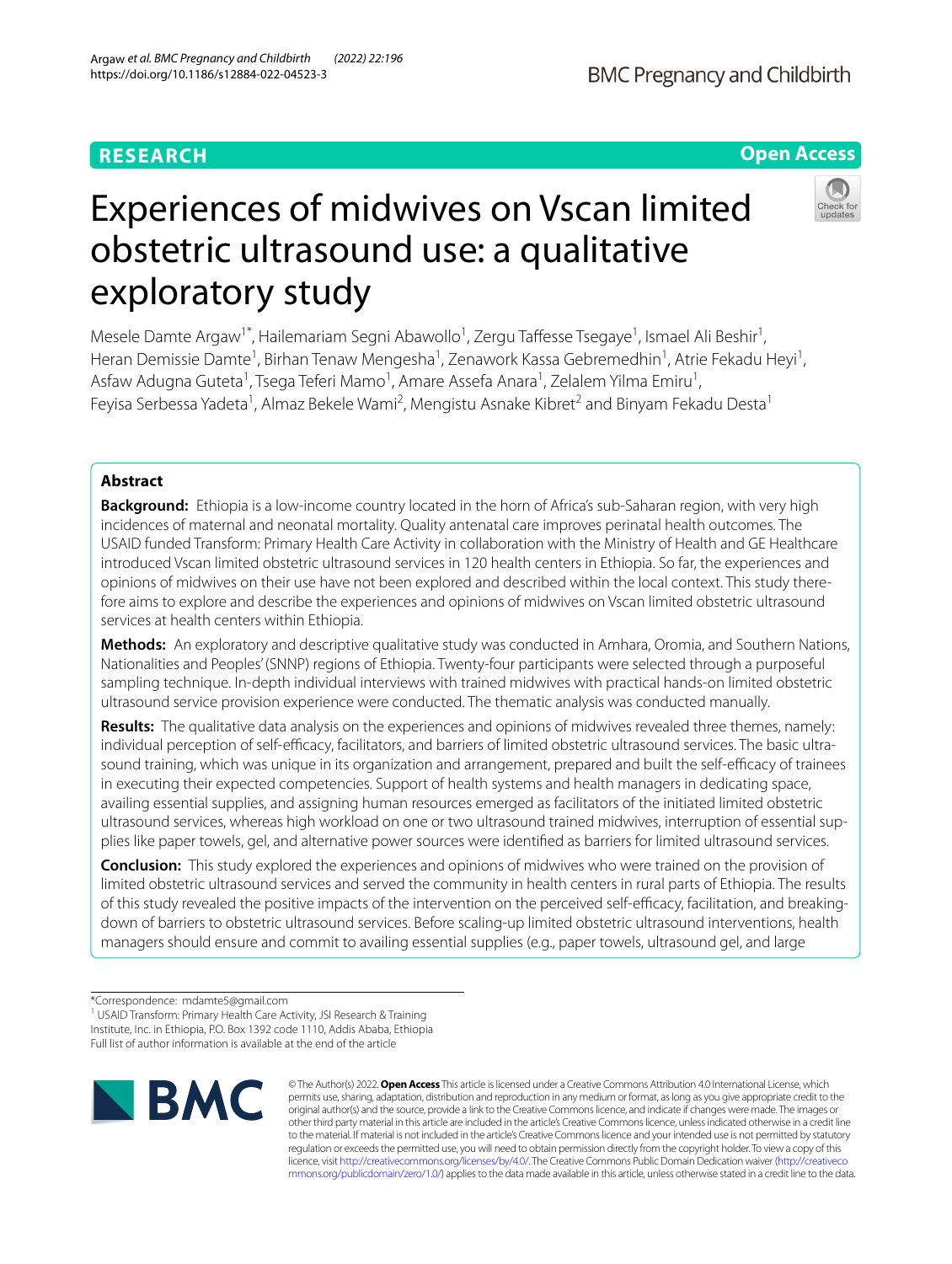memory hard discs), arranging private rooms, and training other mid-level health professionals. In addition, improving pregnant women's literacy on the national schedule for ultrasound scanning services is recommended.

**Keywords:** Experiences, Opinions, Midwives, Obstetric ultrasound, Ethiopia

# **Background**

Globally, ultrasound examination services for pregnant women has a history that spans about seven decades [\[1](#page-10-0)]. In low- income countries where there were limited stateof-the-art machines and qualifed sonographers, highrisk conditions of pregnancy were undetected until the time of delivery [\[2](#page-10-1)]. Information generated on maternal, fetal, and placental conditions using ultrasound imaging enhances the diagnosis and management of life-threatening conditions [\[3](#page-10-2)].

The International Federation of Gynecology and Obstetrics (FIGO) recommends two ultrasound examination services for all pregnant women [\[4](#page-10-3)]. Similarly, in 2016, the World Health Organization (WHO), recognized the benefts of ofering at least one antenatal ultrasound scanning service, before 24 weeks of gestation for all pregnant women [[3,](#page-10-2) [5\]](#page-10-4). Introducing an ultrasound scanning service during antenatal care (ANC) is believed to improve the quality of screening, diagnosis, and management of pregnant women. These quality improvements are achieved through the utilization of trained healthcare workers that provide ultrasound services for pregnant women  $[6, 7]$  $[6, 7]$  $[6, 7]$  $[6, 7]$  $[6, 7]$ . The health systems in low-income countries are not equipped with the necessary technology and capable human resources to increase access to ultrasound services, [\[8\]](#page-10-7). In many countries, including Ethiopia, ultrasound services are mainly available in large urban towns [[9\]](#page-10-8). In addition, the shortage of competent sonographers necessitates the referrals of ultrasound examinations. Therefore, the guidance of ofering universal ultrasound scanning services was not feasible for most pregnant women living in rural areas  $[10]$  $[10]$ .

The USAID Transform: Primary Health Care Activity is a six-year (2017–2022) USAID funded bilateral development cooperative agreement and is currently being implemented in 435 districts in Ethiopia [\[11](#page-10-10)]. During its co-creation workshop, the Activity in collaboration with stakeholders identifed an innovative technology – Vscan limited obstetric ultrasound – to improve perinatal outcomes [\[12](#page-10-11)]. A full set of 100 ultrasound machines were handed over to health centers. In addition, the Activity facilitated 10-day long didactic and practical ultrasound training for 206 mid-level providers who had never been trained on ultrasound usage  $[11, 13]$  $[11, 13]$  $[11, 13]$  $[11, 13]$  $[11, 13]$ . Three monthly coaching sessions lasting two days were conducted before certifying the trained providers to run limited obstetric

ultrasound scanning services independently in their respective health centers. Furthermore, the health centers were coached to arrange rooms, create demand, and refll essential supplies like ultrasound gel [\[11](#page-10-10)].

Several studies confrmed that in low-income countries, the innovation of portable and limited obstetric ultrasound scanning services at the point of care improved maternal and neonatal perinatal outcomes [\[14–](#page-10-13)[27\]](#page-10-14). Evidence from studies conducted on Sub-Saharan Africa (SSA) show that antenatal visits and delivery services in healthcare clinics signifcantly increased after the introduction of low-cost ultrasound programs [\[15](#page-10-15), [23,](#page-10-16) [25](#page-10-17), [27](#page-10-14)]. Similarly, in Guatemala, a non-randomized interventional observational study of a control group documented evidence of improved perinatal health outcomes [\[17](#page-10-18)]. In addition, there is ample evidence on the efectiveness of ultrasound training for the efectiveness of performances of midwives [[13](#page-10-12), [24](#page-10-19), [26](#page-10-20)]. However, to ensure sustainability of the initiative during task sifting, the commitment and willingness of health workers is one of the critical components of system building. Currently, there is a shortage of evidence on the experiences and opinions of midwives on integration of antenatal ultrasound examinations with routine services at the health center level within a rural setup. To the knowledge of the investigators, there is no published study available on the topic in Ethiopia. It is important to generate context specifc evidence which will help policy makers, managers, and development partners shape future large-scale interventions. Therefore, this study aimed to explore and describe the experience and opinions of midwives working at the health center level on innovative Vscan limited obstetric ultrasound integration into routine ANC in Ethiopia.

## **Methods and materials**

## **Study design, setting, and period**

An exploratory and descriptive qualitative study design was employed to elicit the experiences and opinions of trained midwives who are providing limited obstetric ultrasound services. This study was conducted in Amhara, Oromia, and SNNP regions of Ethiopia. Delivery case teams offer basic maternal and neonatal healthcare services in health centers and contain mid-level health professionals which include public health officers, nurses, and midwives. Based on the Ethiopian Demographic and Health Survey (EDHS) report of 2019, the proportion of pregnant women who received health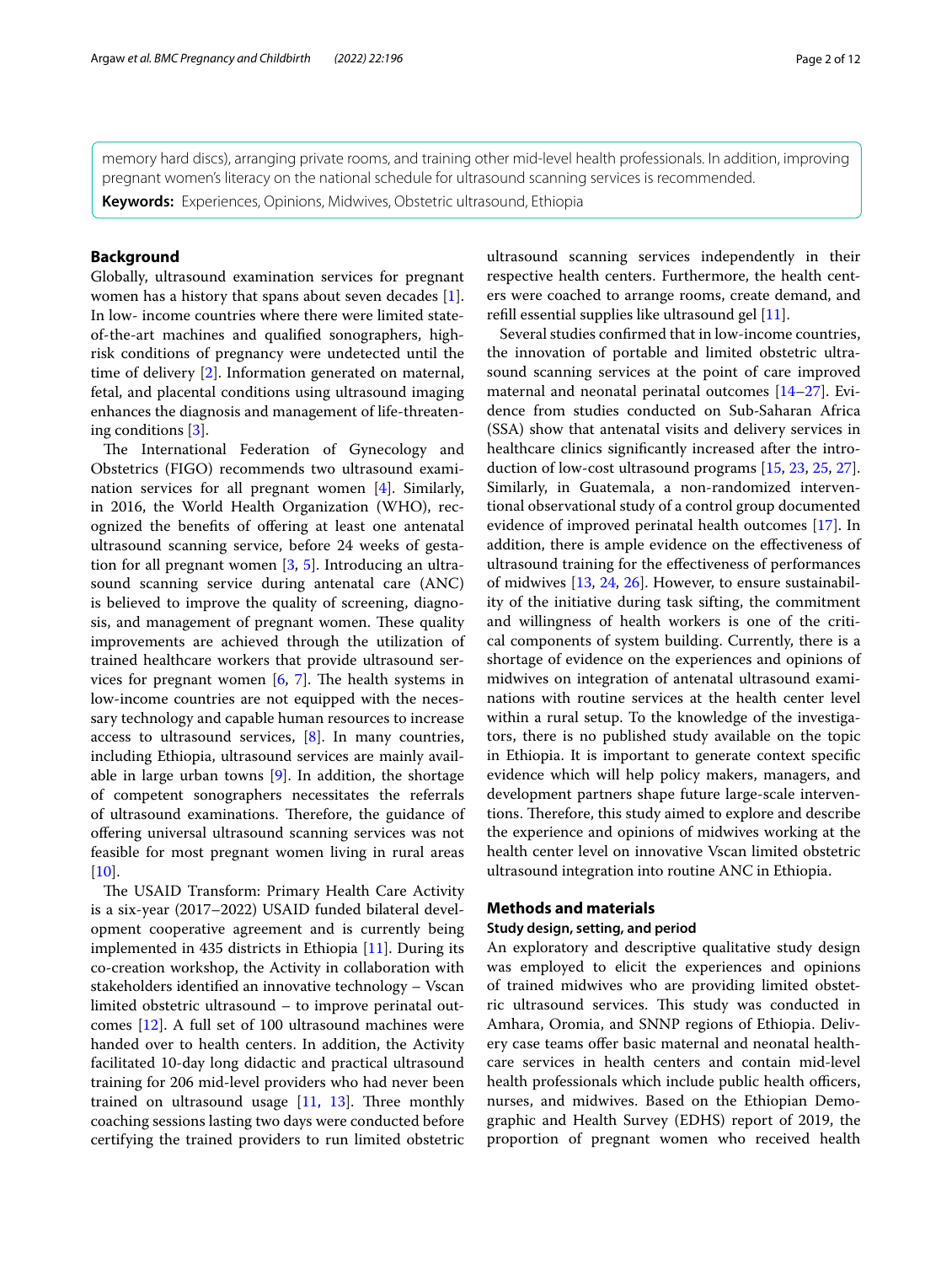services from skilled professionals was 74%, 43%, 48%, and 43% for single ANC, ANC  $4+$ , skilled birth attendance, and postnatal care services, respectively in the preceding fve years [[28\]](#page-10-21). In 2018, the USAID Transform: Primary Health Care Activity, as part of its innovative maternal and neonatal health service improvement interventions, introduced Vscan limited obstetric ultrasound services to 100 health centers in four regional states of Ethiopia [[29\]](#page-10-22). A health center is a health facility at the primary level of the healthcare system which provides promotive, preventive, curative, and rehabilitative outpatient care including basic laboratory and pharmacy services with a capacity for 10 beds for emergency and delivery services. Health centers refer mothers and neonates for cesarean section procedures and for newborn intensive care unit services to nearby primary hospitals [[30\]](#page-10-23). The data for this study were collected from August to December 2020.

#### **Intervention**

The Ministry of Health recruited midwives with no previous experience of scanning, reading, and interpreting ultrasound images and enrolled them into a basic limited obstetric ultrasound training course. The training was facilitated by a group of experts including obstetricians and gynecologists, radiologists, and GE Healthcare technical experts [\[29](#page-10-22)]. A ten-day classroom didactic course with orientation on common ultrasound application and practical hands-on Vscan limited ultrasound machines were then arranged. As a part of the syllabus, trainees were expected to continue recording health information, saving images, and providing recommended actions for a period of three months. Trainees received three sessions of monthly onsite and off-site coaching and mentoring. In addition, each trainee was given real-time feedback during the hands-on sessions, and after reviewing the ultrasound images and flled out biodata. At the end of the third month, the trainees' knowledge was assessed using written exams that required an achievement of a score of greater or equal to 70.0% in order to pass. In addition, each trainee was required to undergo an objective structured clinical examination (OSCE) based skill test, for which a score of 70.0% was needed for certifcation (additional fle [1](#page-9-0)). Trainees who did not pass both evaluations were provided with a series of one-on-one mentoring sessions and were encouraged to continue self-preparation for re-examination. The evaluated competencies include machine operation, pregnant women preparation, ultrasound imaging, reading, and interpretation. In addition, the trainers assessed and rated each trainee on their ability to identify gestational sac, fetal heart rate, presentation, placenta location and biometry measurement including amniotic fuid, fetal dating, and counseling or communication of trainees with patients. Upon successful completion of the training, the USAID Transform: Primary Health Care Activity donated the Vscan ultrasound machines with seed ultrasound gel, logbooks, and reporting forms [\[29](#page-10-22)].

# **Sample size and sampling**

Twenty-four participants were selected through a purposeful sampling technique. In-depth individual interviews of volunteer trained midwives and nurses with practical hands-on experience on providing limited obstetric ultrasound services were conducted. The final sample size was determined based on data saturation [[31\]](#page-10-24). Data collection ceased when data saturation was achieved, i.e., at the point when 'no new information or themes were observed in the data'.

# **Data collection**

The data were collected using pre-tested semi structured in-depth interview guides. The recruited data collectors owned a master's degree in health sciences or in their professional career and had practical experiences in the whole process of a qualitative inquiry. They were trained for two days on the objectives of the study, data collection techniques, and local and international ethical principles. The experiences and opinions of trained midwives on Vscan limited obstetric ultrasound services at primary healthcare units were explored and described. The two main questions forwarded to midwives were: (1) 'Would you tell me your views on the role of Vscan limited obstetric ultrasound services on management of maternal and neonatal healthcare services?' and (2), 'How do you assess your skill and experience on the provision of Vscan limited obstetric ultrasound scanning services?'. The in-depth interviews were conducted using the local official languages in the study areas, that is, Amharic in Amhara and SNNP regions, and Afan Oromo in the Oromia region. Digital Audio recorders (SONY ICD -PX333) were used to capture all data and audio fles were transcribed and translated by the investigators, and were analyzed manually.

# **Data analysis**

The qualitative data were transcribed verbatim and translated into the English language. The data analysis process followed six phases of thematic analysis. The first phase was reading and re-reading all the transcripts multiple times for the investigators to become immersed and familiarized with the contents. The second phase was labeling the identifed seventy-fve codes in the whole document and collating extracts associated with each code. The third phase was generating categories based on broader patterns of the collated data. The fourth phase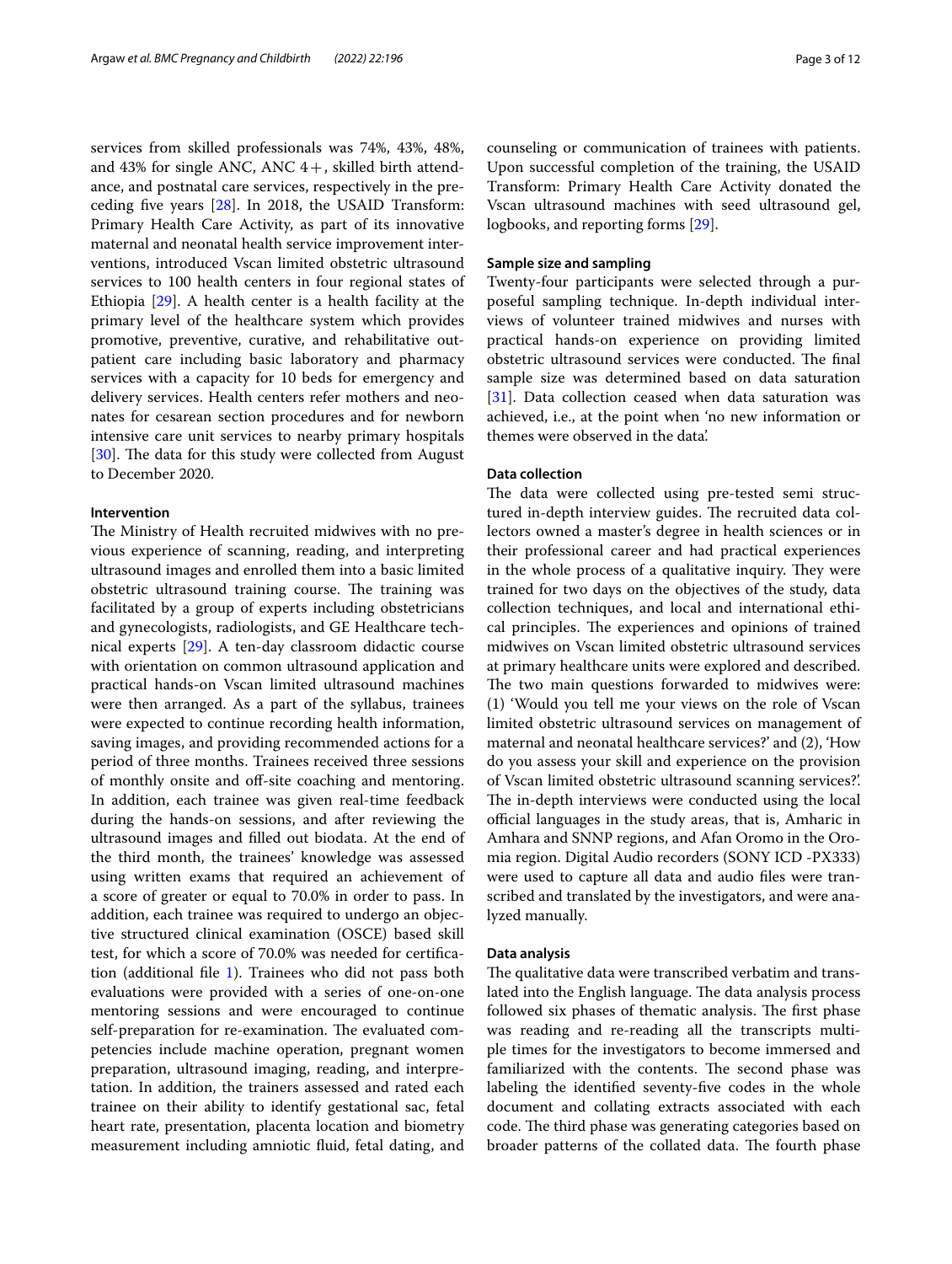#### **Measures to ensure trustworthiness**

The qualitative study was conducted by a team of researchers including gynecologists/obstetricians, public health experts, and health systems strengthening specialists. The in-depth interviews were conducted using a pretested semi-structured guide. The experiences and opinions of the research participants who successfully completed the limited obstetric ultrasound training and had served the community for more than two years at the health centers level were described using their own words. To ensure trustworthiness, two investigators separately coded and categorized the data. Consensus meetings were organized, and themes were identifed together. Participants were offered the opportunity to review the themes, categories, and quoted verbatims as a member check. Furthermore, Lincoln and Guba's fve criteria of trustworthiness (credibility, transferability, dependability, confrmability, and refexivity) were maintained [[32,](#page-10-25) [33](#page-10-26)]. The credibility of this study was maintained through utilization of direct quotes of participants and their participation in the validation of the interpretations as a member check. The transferability of this study was ensured using a thick description of the methods employed in this study. The dependability of this study was maintained through engagement of participants in the analysis processes. The confirmability of this study was ensured through a step-by-step data collection, analysis, and interpretation process as clearly stated in the 'methods' section. The reflexivity of this study was maintained through assigning experienced and trained qualitative data collectors. In addition, the data analysis was independently conducted by two investigators.

#### **Ethical considerations**

This study was carried out in accordance with the Declaration of Helsinki and ethical clearance was granted by the JSI Research & Training Institute, Inc. institutional review board (IRB #20-26E). A brief orientation on the purpose and objectives of the study was given to all participants of this study. Participants also signed a written informed consent to be interviewed and consented to being audio recorded. Participants were informed that they have the right to discontinue or refuse to participate in the study at any time. The investigators maintained the confdentiality and anonymity of participants and employed ethical practices throughout the whole process of the study.

# **Results**

#### **Participant characteristics**

This exploratory qualitative study was conducted through 24 in-depth interviews of midwives, who were trained to provide antenatal ultrasound services at the health center level in rural setups in Ethiopia. The majority  $(18/24)$ were female, and all (24/24) were midwives by profession. The age of the participants ranged from 24 to 38 years. In addition, the tenure of each interviewee averaged 6.6 and 2.5 years for health system and ultrasound scanning services, respectively.

The data analysis identified three themes, which include individual perception on self-efficacy, facilitators, and barriers of limited obstetric ultrasound services.

# Theme 1: individual perception on self-efficacy

The participants of this study asserted that the nature and mixed method organization, including didactic, practical hands-on limited obstetric ultrasound training, review meetings, experience sharing events, and feedback through phone applications enabled them to believe in their scanning, diagnosing, and confrming capacities and capabilities. This theme emerged from four categories: ultrasound training, the work of midwives, pregnant women's expectation, and health service quality.

#### **Category 1.1. ultrasound training**

The limited obstetric ultrasound training was conducted by experienced sonographers, who are radiologists and gynecologists/obstetricians. The trainees were mid-level health professionals, (mainly midwives), recruited from targeted health centers. The facilitation was carried out by the Ministry of Health and its developmental partners. A ten-day didactic course and practical hands-on sessions of limited ultrasound machines were arranged in health centers where adequate cases were found. In addition, three subsequent offsite coaching and mentoring sessions were organized for consecutive months which were supplemented with continuous virtual feedback provision through phone application groups which made the training unique. Trainees were certifed to continue independently upon successful completion of the training.

The limited ultrasound training mainly focused on normal anatomy, measuring fetal biometry including mean sac diameter (MSD), crown-rump length (CRL), biparietal diameter (BPD), head circumference (HC), abdominal circumference (AC) and femur diaphysis length (FL), and estimating amniotic fuid level. In addition, it helped the mid level professionals to identify fetal cardiac activity, fetal position (cephalic, breech, transverse), fetal numbers, placenta location (previa, low lying, fundal),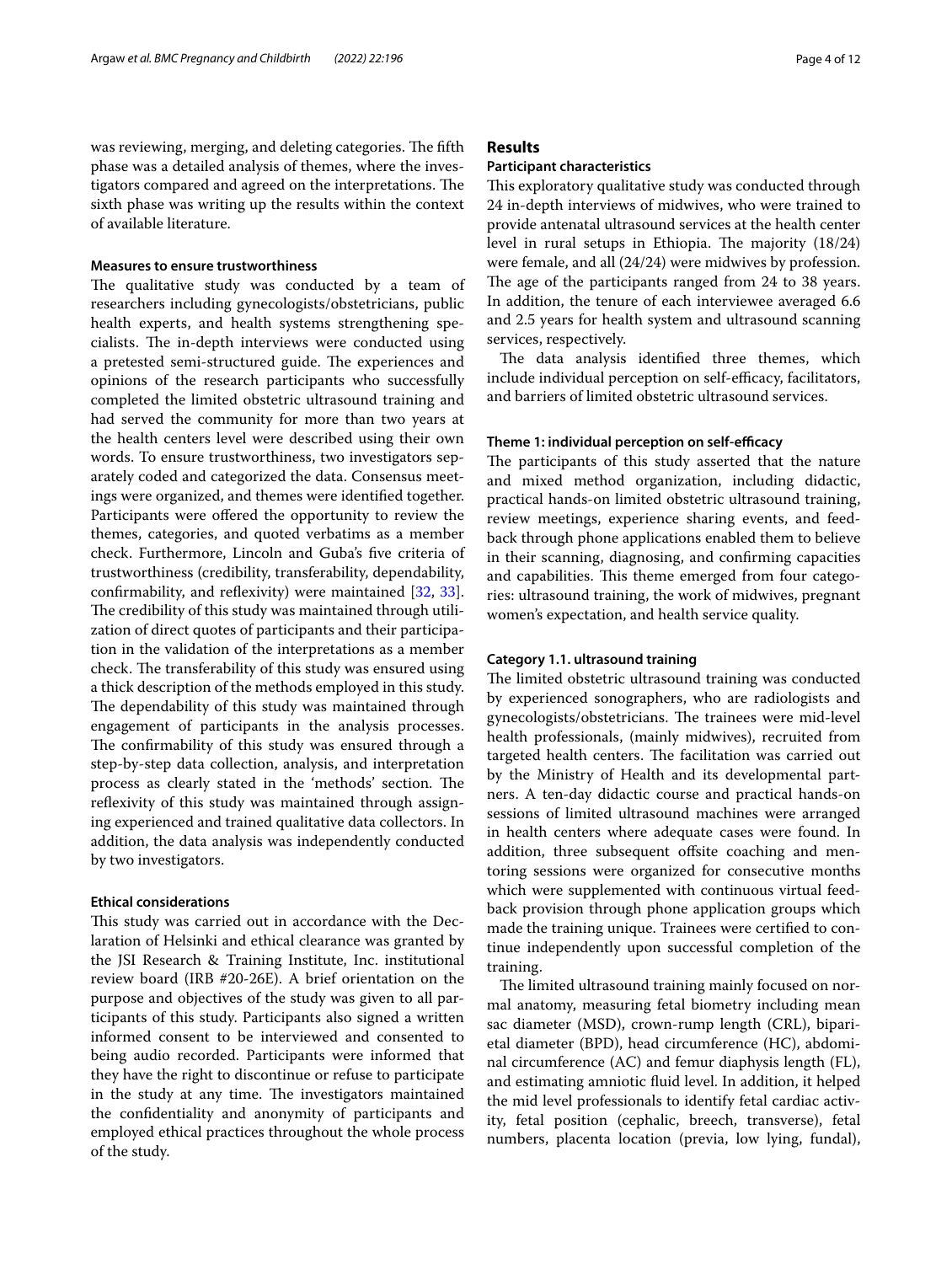and diagnose fetal growth disorder (SGA or LGA). Furthermore, using the measurement reports, trainees were expected to generate tailored information for pregnant women, mainly on their Estimated Data of Delivery (EDD), abnormalities (if any were found), and assist mothers in the development of a management plan.

Most participants of this study reported the ultrasound training as useful and said it built on their knowledge, skills, and confdence in providing standard prenatal services. In addition, almost all participants stated that the training was unique and motivated them to provide ultrasound scanning services on weekdays, during night shift, and on weekends. A midwife from a rural health center had this to say:

*"Te ultrasound training improved my knowledge and competencies which were necessary in identifying high-risk health conditions for both the women and their fetuses… Before this, I worried that I was not competent and might miss critical conditions*  in patients. The training built up my confidence in *screening, diagnosing, and holding discussions with pregnant women."*

Another in-depth interview participant described her improved confdence on ultrasound application as follows:

*"I am confdent in my surveying of the uterus and ovaries of patients. I can also generate a clear image of intrauterine pregnancy, cysts, suspected fuids, and retained products of conceptions. In addition, I have perfected measuring the fetal biometry parameters including crown-rump length, amniotic sac diameter, and yolk sac size, identifying fetal position, multiple fetuses, placental locations, fetal cardiac*  activity, and gross anomalies. The knowledge and *skills I gained motivates me to provide the ultrasound services during weekdays, weekends, holidays, and during night shift hours ."*

A third participant explained the uniqueness of the basic ultrasound training by saying:

*"Te ultrasound training, which I took part in, was unique in its organization and delivery modality.*  The trainers were skilled gynecologists or obstetri*cians, and after basic training and demonstration in a classroom setting, we treated pregnant women under their supervision. In addition, we continued our hands-on practice for three months. We shared our saved ultrasound images and reports with our trainers using a Telegram phone application group and feedback was given in real time. In addition,*  we underwent three off-site mentoring and coaching sessions before certification. The training man*ual I was given was colorful and a useful reference material for my day-to-day ultrasound service tasks."*

# **Category 1.2. work of midwives**

According to the participants of this study, midwives are expected to provide routine maternal, neonatal and child health services in health centers. In many health centers, there are two or three midwives who are responsible for providing complete and comprehensive health services. Some of the standardized services expected from midwives are ANC, family planning, skilled birth attendances, newborn care, postpartum care, and integrated management of childhood illness services. In addition, they work on weekdays, during night shift hours, weekends, and on emergency services. Furthermore, the newly introduced limited obstetric ultrasound services demand much more time with each pregnant woman, to screen and diagnose maternal or fetal health conditions. The ultrasound scanning report is used to inform pregnant women and arrange referral services for high-risk conditions. Furthermore, the ultrasound machine/probe, examination couches, vital sign equipment, and the treatment rooms need disinfection and cleaning before examinations. A participant explained additional responsibilities she acquired on top of to her regular duties after the introduction of ultrasound, saying:

*"My colleague and I are responsible for providing all maternal and child health services, 24 hours a day and seven days a week in our health center. After I participated in the ultrasound training, I had additional tasks added on. Each pregnant woman now needs about 20 minutes for a single scanning service, and I register and record the fndings on the ultrasound logbook. I also facilitate counseling and planning sessions based on the created ultrasound report. In addition, it is my responsibility to clean the examination couch, vital sign measuring equipment, examination room, and the ultrasound probe/ transducer."*

Another midwife had this to say about her follow-up tasks for some pregnant women who had been identifed as potentially having a high-risk health condition:

*"During the second trimester if I diagnose a fetal transverse position, I reassure the pregnant woman that it's not a reason for worry and continue her follow-up care. It is only if the condition continues into the late stages of the third trimester that I will refer pregnant women to the nearest primary hospital."*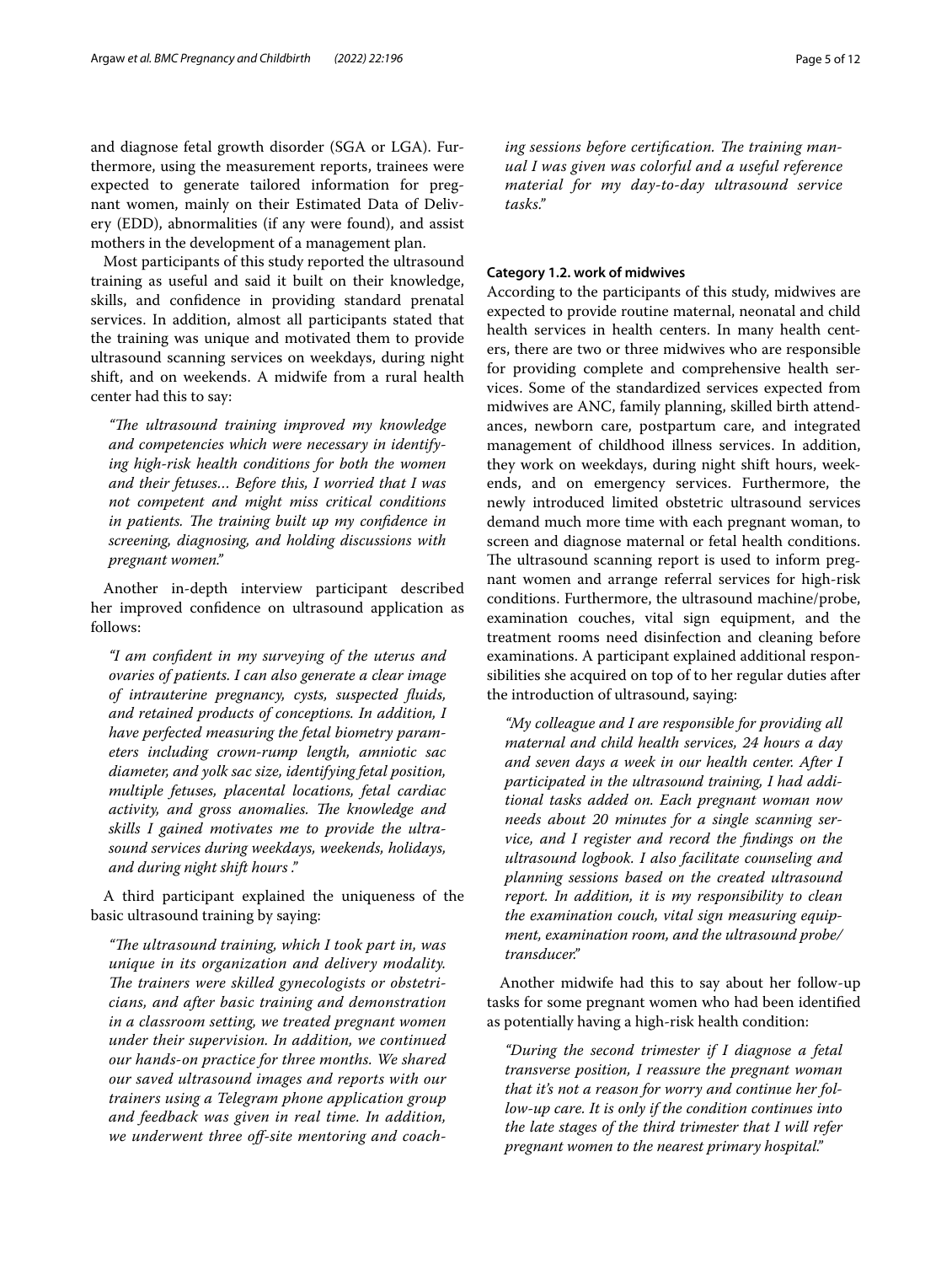#### **Category 1.3. pregnant women's expectations**

The antenatal ultrasound training is designed to capacitate mid-level health workers to provide limited obstetric screening, confrming, and diagnostic services at least once—preferably during the second trimester of pregnancy. Nevertheless, pregnant women can demand ultrasound scanning services to confrm pregnancy at as early as four weeks. In addition, pregnant women's desire to know the sex of the fetus, presentation, and any abnormalities is high. A participant stated the expectation of pregnant women which is beyond her competencies by saying:

*"Pregnant women visit our health center to confrm their pregnancy and expected date of deliv*ery. They want to know the sex of their fetus, but *we were not taught about how we can fnd this out. In addition, if we fnd any high-risk conditions for both pregnant women and their fetus, we are expected to report and arrange referral services for them. Some women also want to have a written ultrasound report, but we do not have the capacity to print it and give it to them."*

# **Category 1.4. quality prenatal health services**

Almost all participants stated that the introduction of the ultrasound technology at the health center level improved perinatal health outcomes. In addition, the fee exempted limited obstetric ultrasound services incurred no additional costs for pregnant women and increased eligible women's referral and utilization of life-saving services. Furthermore, pregnant women were grateful for the ultrasound services and the detailed information given to them by the midwives. An in-depth interview participant expresses the efects of ultrasound machines on the quality of perinatal services stating:

"The [ultrasound] we provided creates a nice image *and report which facilitated my communication*  with pregnant women. The service is safe for preg*nant women and is ofered free of charge. I identifed many pregnant women with multiple fetuses, breech or transfer presentations, and low-lying placenta which I referred to primary hospitals. I am very happy that through this I was able to contribute to reducing maternal and neonatal deaths among my catchment community. In addition, pregnant women are satisfed with these services."*

A midwife recalled a high-risk health condition she identifed with the help of the ultrasound machine for which she was able to arrange a referral service, saying:

"The ultrasound scanning helped me to iden*tify pregnant women with confrmed diagnoses of blighted ovums, gestational trophoblastic disease, metastasis, missed abortions, and ectopic pregnancies. These diagnoses at our rural health center were verifed by the referral receiving facilities."*

Another midwife explained that the ultrasound is regarded highly by health professionals and pregnant women alike as she described just how critical it is for the management of pregnant women:

*"We call our ultrasound the 'mother of mothers.' Without it we would have difculty with correct diagnosis and would struggle to recommend the right management at the right time. It helps us to diagnose pregnancy, its location and estimate date of delivery during the frst trimester, fetus position, health status, placenta location, amniotic fuid level, and gross abnormalities in the second trimes*ter. Therefore, the service is key to achieving reduc*tions in maternal and neonatal deaths."*

A respondent also explained that the presence of ultrasounds alleviates the stress in midwives, saying:

"The availability of the limited obstetric ultrasound *services at our rural health center alleviates stress in midwives and improves perinatal health outcomes."*

#### **Theme 2: facilitators of the limited obstetric ultrasound services**

According to the participants, there were facilitators of the limited obstetric ultrasound service provision at the health center level. This theme emerged from categories which described community acceptance, health system support, and development partner support.

# **Category 2.1. acceptance of communities**

Communities were informed of the availability of ultrasound services through pregnant women's conferences, health extension workers, and voluntary village health leaders. Almost all participants stated that the acceptance and demand for the ultrasound services by the community were very high. An in-depth interview participant explained that ANC service benefciaries increased after introducing ultrasound services claiming:

"The introduction of ultrasound services in [name] *health center was included in the discussion agenda of pregnant women conferences which were facili*tated at the village level. Though I am expected to *provide ultrasound scanning service for women during 18 to 22 weeks of gestation, many pregnant women requested their ANC checks before 12 weeks. Therefore, after the introduction of the ultrasound*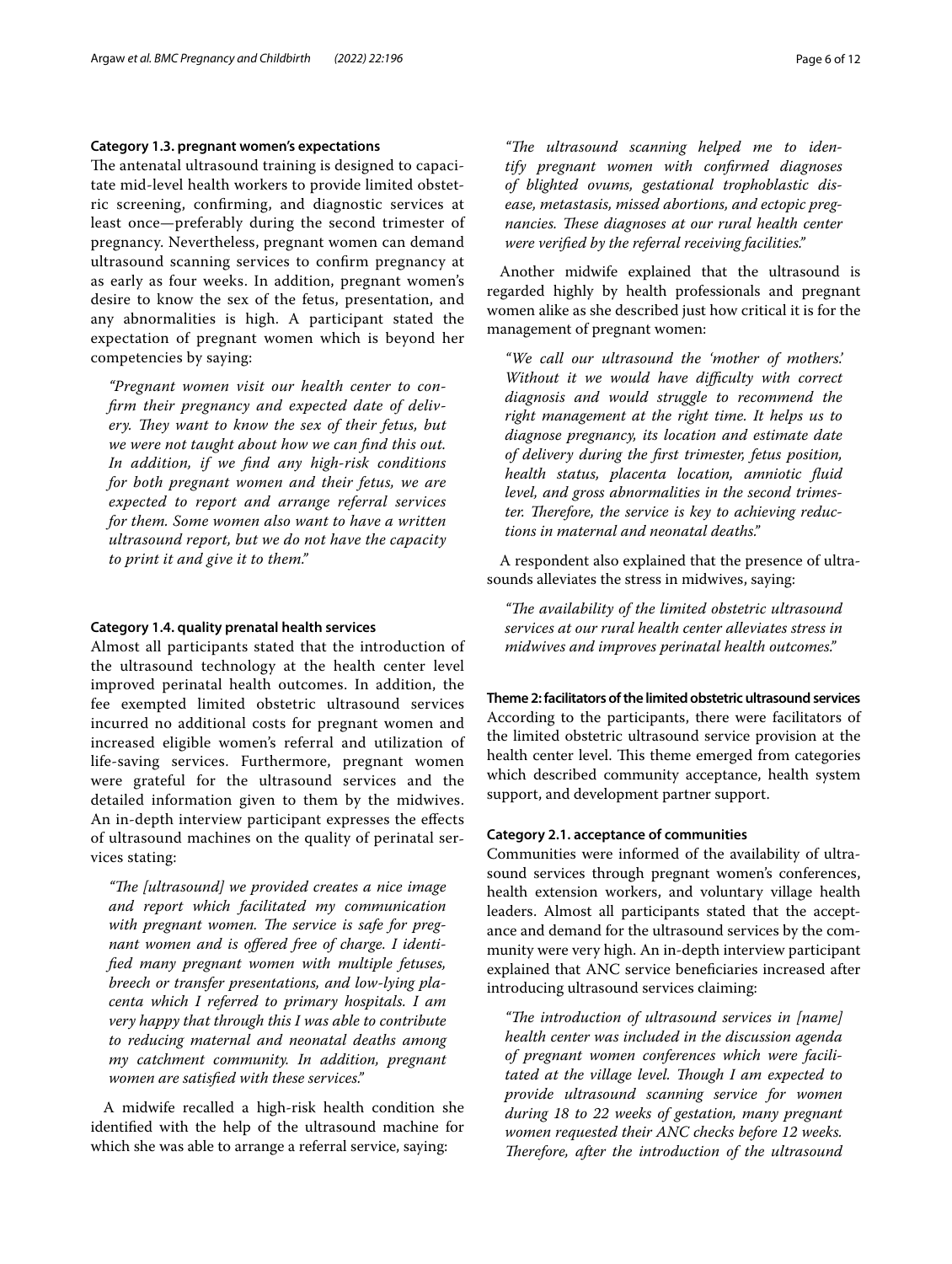*machine, maternal and child health service utilization increased."*

#### **Category 2.2. health system support**

Most of the participants described their clear understanding of the national health strategic directions and testifed on the commitment of the Ministry, through ofering service fee exempted obstetric ultrasound scanning service for each pregnant woman. In addition, they asserted that the introduction of ultrasound technology helped the midwives provide good quality services to pregnant women. A midwife described the support she received from the health center as:

"The health center trained and assigned me to pro*vide ultrasound services and development partners donated the Vscan ultrasound machine with seed*  supplies. The health center dedicated a space in the *maternal and child health room where the service is ofered for free. Our health center bought essential supplies to ensure the continuity of the ultrasound services."*

# **Category 2.3. development partners' support**

The research participants stated their opinions on the role of development partners facilitators for the innovative limited obstetric ultrasound services in Ethiopia. Most of the participants explained that the ultrasound machine, training, coaching, and mentoring sessions held by senior experts, collecting and analyzing of data, and organization experience sharing events were implemented with the support of development partners. A midwife expresses her opinion on the role of development partners as:

*"[Name] – a development partner donated the Vscan ultrasound machine, and I attended the training and coaching sessions. I was also sponsored by [name] to participate in knowledge sharing events, where trainees presented their stored images and reports. Partners recognize and motivate midwives which ensures continued ultrasound services."*

Despite this, one of the in-depth interview participants claimed that the limited ultrasound training and the skills he acquired did not help to identify some fetal anomalies. He stressed the importance long-term training by development partners, saying:

*"After informing a pregnant woman that her fetus is normal, the baby was born with clubfoot. I was ashamed of my diagnosis. I would be happy to attend a subspecialty training in sonography. If the development partners organize a long-term ultra-* *sound training, it will immensely help my career development in the area."*

# **Theme 3: barriers of the limited obstetric ultrasound services**

According to the reported experiences and opinions of research participants, there were several barriers to optimally implementing the initiated limited obstetric ultrasound services at the health center level. The third theme identifed was related to barriers of ultrasound services which emerged from three categories, namely, infrastructure, essential supplies, and workload.

#### **Category 3.1. lack of infrastructure**

Lack of infrastructure including unavailability of private rooms and alternative electric power sources were repeatedly mentioned by more than half of the participants as major reasons for the interruption of the limited ultrasound services in health centers. A participant explained the difficulties she faced in maintaining the privacy of pregnant women, saying:

*"Only three rooms are allocated for all maternal and child health services in our health center. It is difcult for me to provide ultrasound scanning services while taking the necessary precautions for maintain*ing privacy. The initiated antenatal ultrasound ser*vice for pregnant women requires the assigning of a separate room."*

Another participant described the interruption of electric power as a main barrier for obstetric ultrasound services, saying:

"The [name] health center does not have an alter*native electric power source; the ultrasound service relies on the availability of a high-grade electric power supply."*

#### **Category 3.2. lack of essential supplies**

The limited obstetric ultrasound service needs supplies like tissue paper, ultrasound gel, memory sticks, referral forms, and uninterrupted power source or stabilizers. Almost all research participants asserted that the interruption of essential supplies demotivated midwives to continue with the provision of the ultrasound services. A midwife described the interruption of ultrasound services as a result of lack of essential supplies, saying:

*"I remind the health center management several times to purchase ultrasound gel and tissue papers for me. When this doesn't happen, the ultrasound scanning service can be interrupted for up to two to three months."*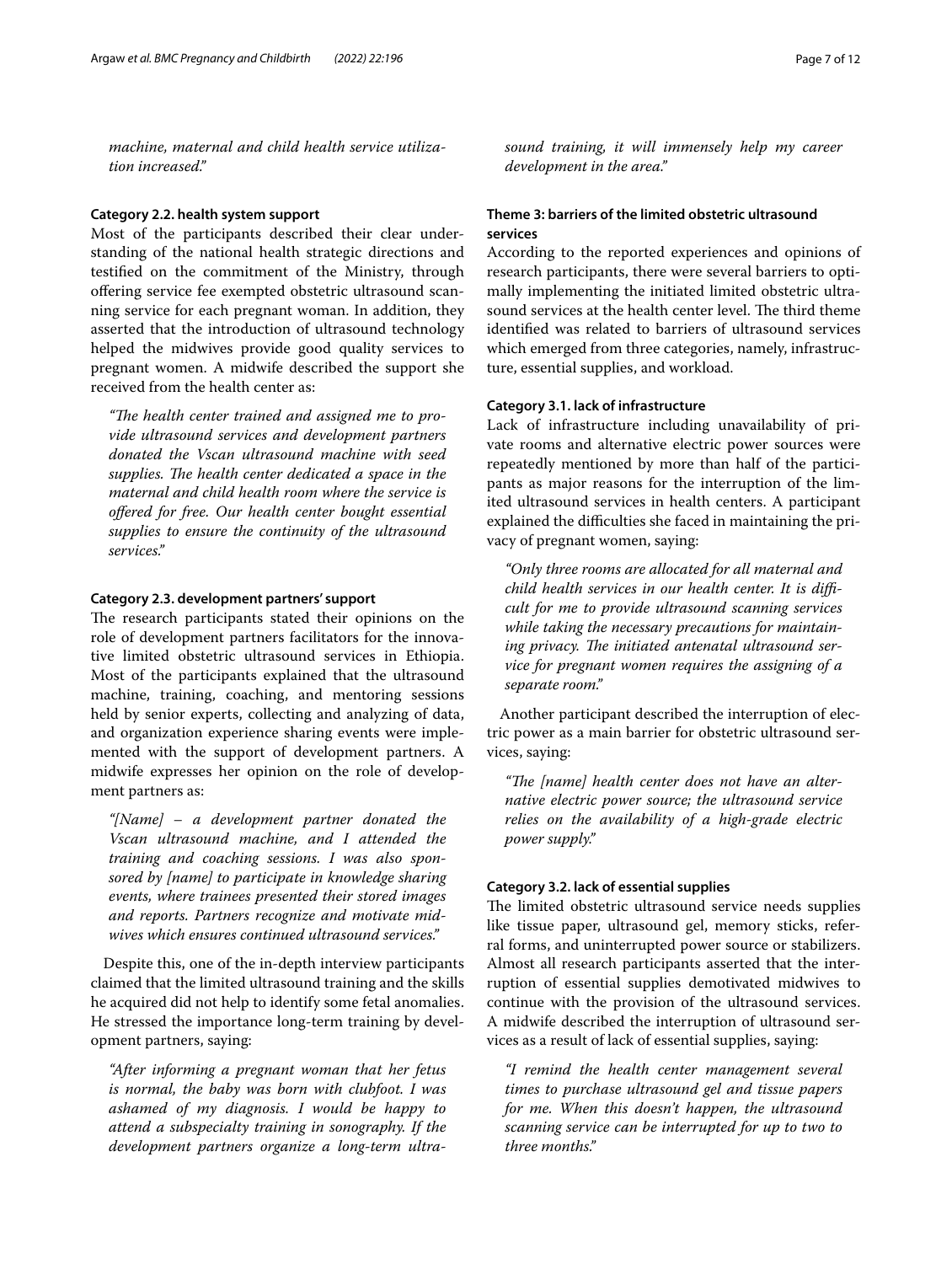Another midwife explained the similar challenges she faced as follows:

*"When our health center does not refll tissue paper stock, I use gauzes in order not to interrupt the ultrasound services. But there were times when pregnant women were forced to return to their home without receiving [ultrasound] services due to shortage of supplies. Tis frustrates me and puts me of from resuming the provision of ultrasound services."*

A midwife described how a low memory storage stick he was provided with failed to save important information and bio-data as follows:

*"Te Vscan ultrasound machine only has 4 GB of internal memory. It cannot save large numbers of images and pregnant women's health information. Although I have tried to export the data to my computer, it wasn't readable. I requested the purchase of a larger size external memory stick by the health center but have not been provided with one."*

# **Category 3.3. workload**

The participants of this study frequently pointed out that the number of antenatal ultrasound service benefciaries would increase from time to time. They said that the additional tasks they were assigned after the introduction of the ultrasound machines in their health centers obliged them to provide services 24 h a day, 7 days a week. A midwife explained the added workload after the introduction of an ultrasound machine in her health center by saying:

*"As the limited obstetric ultrasound service was initiated in a few health centers, I was not expecting the demand for the provision of services to be so high among our catchment population. But benefciaries continually increased. Due to the workload, it is becoming difcult for a trained midwife to provide ultrasound services as part of routine services."*

Another midwife talked about the interruption of services she experienced while on duty, saying:

*"If I am on duty during the night, I will not be available to provide services in the daytime. Therefore, with the exception of emergency cases, ultrasound services will not be given."*

A midwife stated that after her colleague was transferred to the district's health office, she was left to provide the services alone, saying:

*"In [name] health center, we were working as two ultrasound trained midwives. My colleague was*  *then transferred to the district's health office as a maternal and child health core process owner. Now, it is only me that can provide ultrasound scanning services in the health center."*

# **Discussion**

The introduction of antenatal ultrasound services at the rural health center level in Ethiopia has improved the adherence of pregnant women to ANC visits and has also improved the perinatal health outcomes through early diagnosis and management of high-risk health conditions. Based on global recommendations, the Ethiopian Ministry of Health, through its strategic plan (2020/21–2024/25) is working to offer at least one ultrasound service for all pregnant women before 24 weeks of gestation [[34](#page-10-27)]. However, during the last fve years, the public health sector led antenatal ultrasound services were only available in referral hospitals and a few health centers. This exploratory and descriptive qualitative study aimed to capture the experiences and opinions of 24 obstetric ultrasound operation trained mid-level providers, in three regional states of Ethiopia. The results of the study identified three main themes including individual perception on self-efficacy, facilitators, and barriers of the initiated limited obstetric ultrasound services. These findings will help stakeholders to take advantage of the perceived qualities of the ultrasound training and strategize to solve infrastructure and essential supply related challenges during future similar interventions.

It was the perception of most of the study participants that they could operate the limited obstetric ultrasound and generate useful information for evidence-based decision-making, referral service arrangement, and continuation of follow-up services within the health center. The participants also stated that their experiences of the ultrasound training was innovative and met the expected quality. This could be explained by the mixed nature of the training which includes a didactic course and practical hands-on sessions, as well as a series of coaching sessions by experts. In addition, the provision of real-time feedback during hands-on practical coaching sessions and established virtual platforms might improve the competencies, motivation, and commitment of trainees in providing the limited obstetric ultrasound services to pregnant women. This finding was consistent with Westerway (2019) and Hall et al., (2021) who relate the effectiveness of ultrasound training programs with the experiences of trainers and high level of commitment of trainees [\[19](#page-10-28), [35](#page-10-29)]. In addition, Swanson et al., (2016) documented that a web-based ultrasound image revision and feedback mechanism were employed to build the capacity of trainees [[36](#page-10-30)].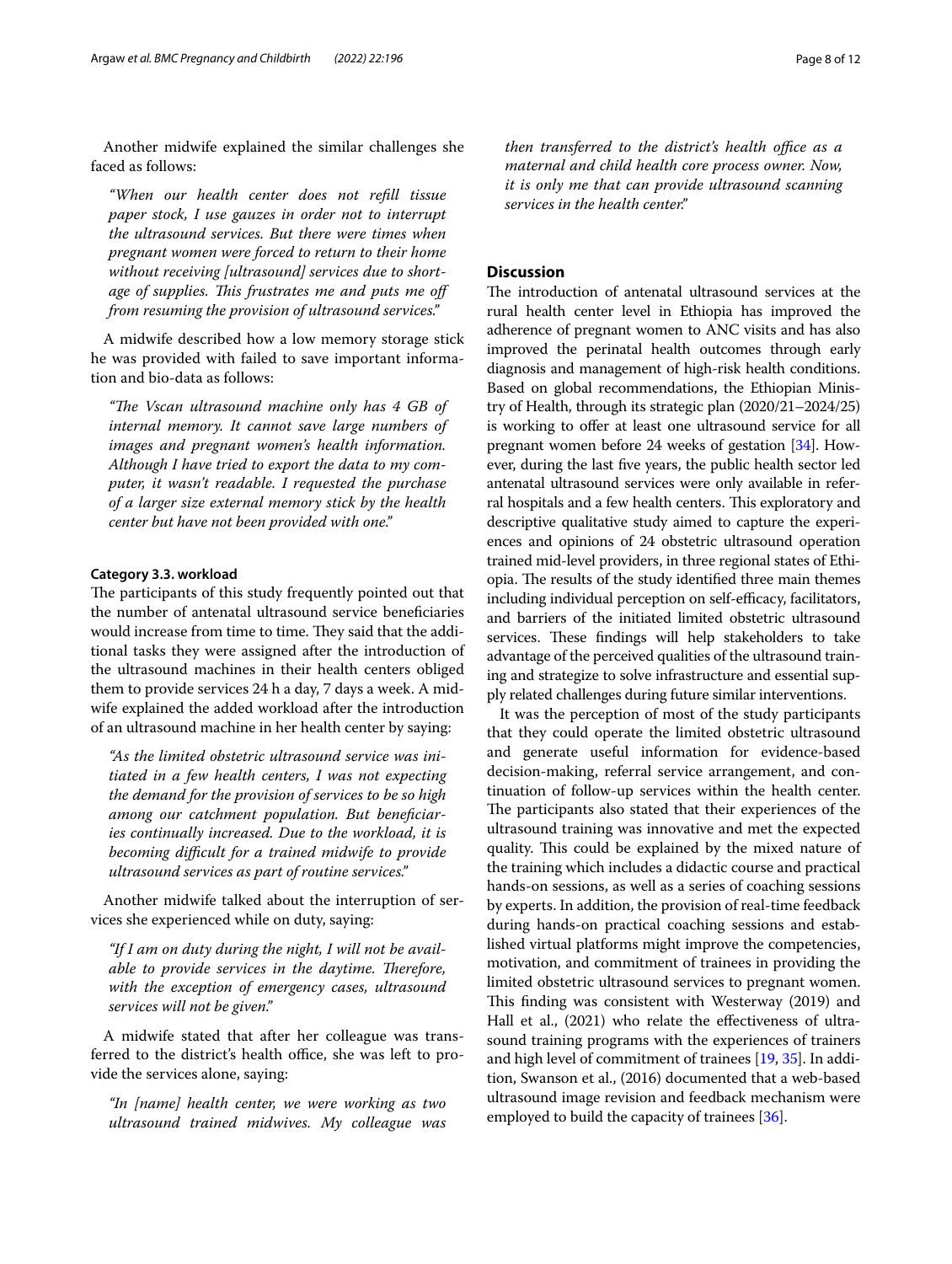The introduction of the antenatal ultrasound services has added recording, counseling, and arranging of referral services on the work of midwives. This is the result of the health system' eforts to mobilize large numbers of pregnant women who reside within the catchment area of health centers. However, this mass mobilization is not in accordance with the Ministry of Health's recommended approach of providing at least one ultrasound service for a pregnant woman before 24 weeks of gestation. In addition, pregnant women may demand ultrasound scanning services beyond the frequency stated in the minimum standards  $[27]$  $[27]$  $[27]$ . This finding was consistent with the course syllabus and expected competencies from certifed trainees. Mbuyita et al., (2015) revealed that in Tanzania, after the introduction of ultrasound services, the number of fourth ANC service benefciaries doubled from the baseline fgure [\[16\]](#page-10-31). Similarly, Ross et al., (2018) attest that the innovation was linked to increased ANC clinic visits and attendance of skilled births in Uganda [[15\]](#page-10-15).

Participants of this study agreed on the expectations of pregnant women from the ultrasound services, which include confrming the pregnancy, their health condition, fetal growth, and development status. In addition, pregnant women want to avoid fetal abnormalities. This finding is consistent with Alyahya et al., (2019) on the reason for seeking ANC which includes avoiding fetal abnormalities, pregnancy related complications, and receiving multivitamins [[37](#page-11-0)]. However, some midwives reported being frustrated with the demand of pregnant women to fnd out the sex of their fetus. This could be explained with the limited nature of obstetric ultrasound training which does not include fetal sex determination. Kim et al., (2018) through a narrative review confer that women demand to know sex of their fetus despite it being illegal to determine the sex of the fetus in many counties  $[8]$  $[8]$ .

Antenatal, intrapartum, and postpartum complications are among the most common causes of maternal and neonatal deaths  $[37]$  $[37]$ . This study revealed that the integration of antenatal ultrasound services had improved the quality of prenatal health services. This could be achieved due to the created capacity and capability of midwives to detect and forecast serious health conditions with the help of ultrasound. In addition, the introduction of this technology may enhance standardized and step by step care. Furthermore, this effective and efficient use of technology can enhance client safety, equity, and timely provision of client centered services. This finding is in line with the reviewed chapter of Wiafe et al., (2011) on the role of ultrasound in reducing maternal and neonatal mortality [[38](#page-11-1)].

The opinions of participants showed that there were high levels of acceptance of the initiated ultrasound service by community members and it had encouraged them to provide services. This finding was in line with the pilot study of Amoah et al., (2016) who aligned boosting of ANC attendance with implementing mobile phone applications and portable ultrasound scanning in Ghana [\[39](#page-11-2)]. In addition, the presence of health system support including assigning personnel, dedicating ultrasound service space, and reflling of essential supplies were the facilitators of the ultrasound service at health center level. Furthermore, the existence of development partners was a facilitator for the limited ultrasound innovation through the donation of the ultrasound machines with seed supplies, and preparation and motivation of service providers at health center level  $[40]$  $[40]$ . The findings were consistent with Swanson et al., (2017) who confer the importance of willingness and commitment of health system management to facilitate ultrasound services in a pilot district in the Democratic Republic of the Congo and Rwanda [[7](#page-10-6)].

The participants of this study identified barriers of the limited ultrasound service implementation which include lack of ultrasound private rooms and interruption of electric power sources. Likewise, almost all participants frequently mentioned that shortage of ultrasound gel, paper towels, and large sized memory sticks were barriers to the initiated ultrasound service. This finding was in line with the feld report of Swanson et al., (2017) where they clearly describe inaccessibility to continuous electric supply and incomplete set of alternative power sources as a challenge for ultrasound services in low-income countries [[7](#page-10-6)].

With the current high workload experienced by midwives, the ultrasound service could not be ofered to all pregnant women who visited the health centers during weekdays. This could be explained by the routine maternal, neonatal and child health services in addition to the integrated ultrasound examination services being provided by a single or two trained midwives. Campbell (2013) confer that the implementation of ultrasound for ANC in low-resource settings has been shown to increase pregnant women's compliance with ANC visits and facilitate the detection of high-risk pregnancies [[1\]](#page-10-0).

# **Strength and limitations**

This qualitative study explored the experiences and opinions of midwives who provide limited obstetric ultrasound services in health centers in Ethiopia. Since, the use of portable ultrasound service at point of care is expected to grow exponentially in the coming decades, learning from early adopters helps stakeholders to maintain, design, and redesign interventions. This study enrolled participants from three regional states of Ethiopia. This enabled the investigator to explore and document the experiences of midwives working in a wider context, within a decentralized health system in Ethiopia. This study has some limitations including that it does not incorporate the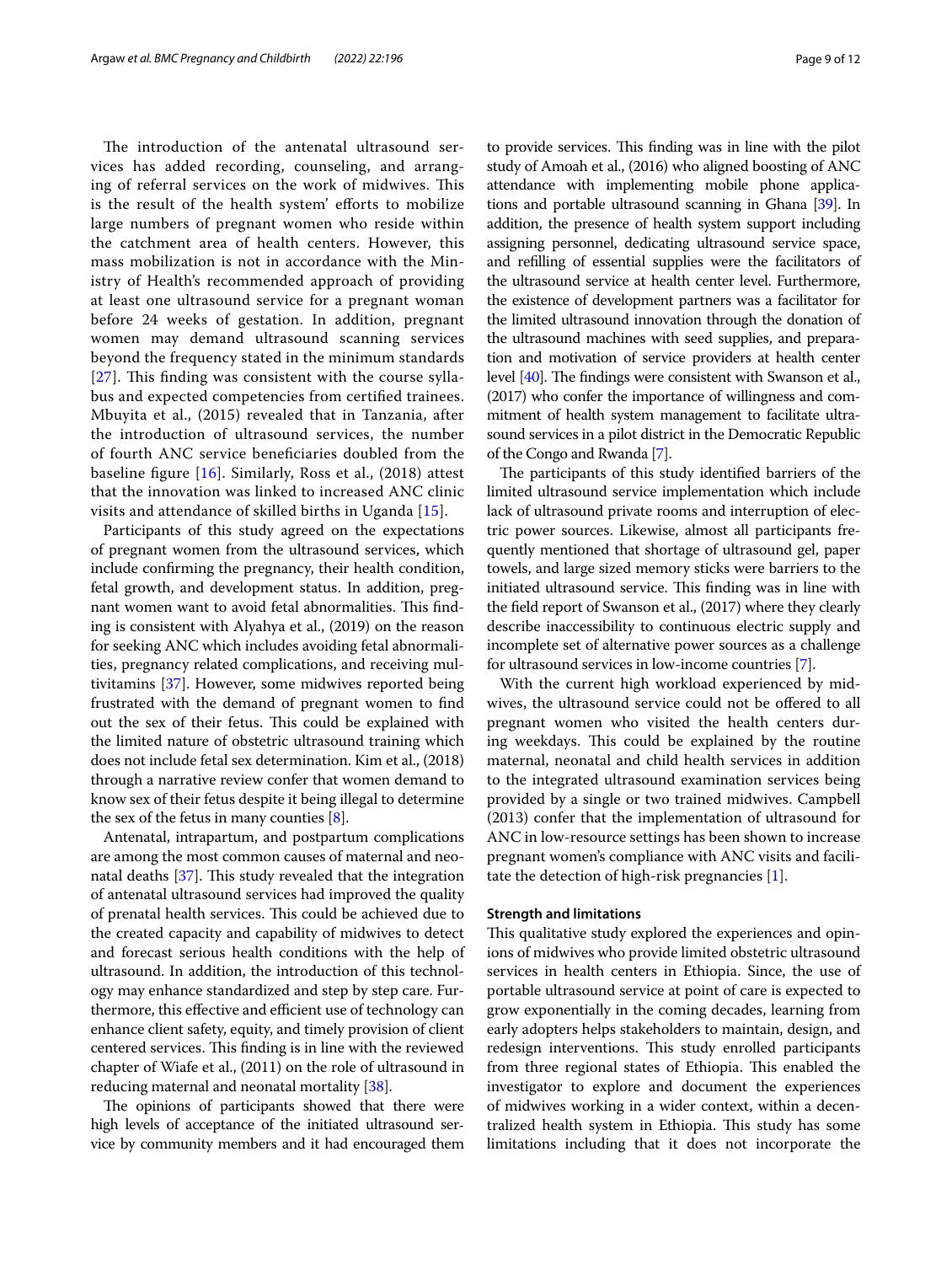experiences and opinions of direct service benefciaries and supervisors of the study participants. In addition, the efects and contributions of introducing limited obstetric ultrasound on service utilization and health outcome were not documented in this article.

# **Conclusions**

This study documented the experiences and opinions of midwives who are competent and provide limited obstetric ultrasound scanning services in health centers within Ethiopia. The study uncovered midwives' positive outlook about their ability of ultrasound operating, scanning, imaging, reading, interpreting, and documenting of maternal and fetal health conditions. The unique nature of using a didactic course supplemented with practical hands-on coaching sessions with real time feedback provision enhanced the motivation and commitment of midwives to serve their rural communities. The intervention also improved the screening, diagnosing, and counseling skills of midwives so as it improved perinatal health outcomes. Support from the health system and health managers in availing essential supplies was identifed as a facilitator for the limited obstetric ultrasound services. However, several barriers to the service emerged in this study which included expectations of mothers beyond the capacity of midwives, shortage of supplies like gel, report forms, and external hard discs, as well as interruption of electric power sources. Therefore, before scalingup the limited obstetric ultrasound intervention, health managers should ensure and commit to availing essential supplies (paper towels, ultrasound gel, and large memory hard discs), arrange private rooms, and train other mid-level health professionals. In addition, improving pregnant mothers' literacy on the national schedule for ultrasound scanning services is recommended.

#### **Abbreviations**

AC: Abdominal Circumference; ANC: Antenatal Care; BPD: Biparietal Diameter; CRL: Crown-rump Length; EDD: Expected Date of Delivery; EDHS: Ethiopian Demographic and Health Survey; FL: Femur Diaphysis Length; FP: Family Planning; HC: Head Circumference; LGA: Large for Gestational Age; MSD: Mean Sac Diameter; PNC: Postnatal Care; FIGO: International Federation of Gynecology and Obstetrics; SGA: Small for Gestational Age; SNNP: Southern Nations, Nationalities, and Peoples'; USAID: United States Agency for International Development; WHO: World Health Organization.

# **Supplementary Information**

The online version contains supplementary material available at [https://doi.](https://doi.org/10.1186/s12884-022-04523-3) [org/10.1186/s12884-022-04523-3](https://doi.org/10.1186/s12884-022-04523-3).

<span id="page-9-0"></span>**Additional fle 1.** Observed StructuredClinical Exam Assessment Form.

#### **Acknowledgements**

The investigators are indebted to all twenty-four participants of this study for their invaluable contribution in all steps and processes of data collection, analysis, and interpretation.

#### **Authors' contributions**

The authors of this manuscript are MDA, HSA, ZTT, IAB, HDD, BTM, ZKG, AFH, AAG, TTM, AAA, ZYE, FSY, ABW, MAK, and BFD. MDA, HAS, ZTT, IAB, and BFD conceptualized the study. BTM, ZKG, AFH, AAG, TTM, AAA, ZYE, FSY, and ABW coordinated the feldwork and transcribed and translated the audio records. MDA HAS and HDD conducted the thematic analysis. MDA, ZTT, IAB, HDD, MAK, and BFD, validated the results and discussion. All authors have read and approved the fnal document. MDA—the corresponding author, submitted the manuscript for publication.

#### **Authors' information**

MDA: Ph.D., Senior Health Systems Strengthening Advisor at USAID Transform: Primary Health Care, JSI Research & Training Institute Inc., Addis Ababa, Ethiopia.

HAS, MD, Gyn & Obs, MPH, Senior Maternal and Neonatal Health Advisor at USAID Transform: Primary Health Care, JSI Research & Training Institute Inc., Addis Ababa, Ethiopia.

ZTT, MPH, Director of Maternal and Child Health Program at USAID Transform: Primary Health Care, JSI Research & Training Institute Inc., Addis Ababa, Ethiopia.

IAB: MPH, Senior Strategic Information Advisor at USAID Transform: Primary Health Care, JSI Research & Training Institute Inc., Addis Ababa, Ethiopia. HDD: BA, Senior Knowledge Management Advisor at USAID Transform: Primary Health Care, JSI Research & Training Institute Inc., Addis Ababa, Ethiopia. BTM, MPH, Maternal and Neonatal Health Officer at USAID Transform: Primary Health Care, JSI Research & Training Institute Inc., Hawassa, Ethiopia. ZKG, MPH, Maternal and Neonatal Health Officer at USAID Transform: Primary Health Care, JSI Research & Training Institute Inc., Bahir Dar, Ethiopia. AFH,MPH, Maternal and Neonatal Health Officer at USAID Transform: Primary Health Care, JSI Research & Training Institute Inc., Addis Ababa, Ethiopia. AAG, MPH, Maternal and Neonatal Health Officer at USAID Transform: Primary Health Care, JSI Research & Training Institute Inc., Addis Ababa, Ethiopia. TTM, MPH, Maternal and Neonatal Health Officer at USAID Transform: Primary Health Care, JSI Research & Training Institute Inc., Addis Ababa, Ethiopia. AAA, MPH, Regional Technical Coordinator at USAID Transform: Primary Health Care, JSI Research & Training Institute Inc., Hawassa, Ethiopia. ZYE, MPH, Sub-regional manager at USAID Transform: Primary Health Care, JSI Research & Training Institute Inc., Addis Ababa, Ethiopia. FSY: MPH, Sub-regional manager at USAID Transform: Primary Health Care, JSI Research & Training Institute Inc., Ambo, Ethiopia. ABW, MPH, Regional Technical Coordinator at USAID Transform: Primary Health Care, Pathfnder International, Bahir Dar, Ethiopia.

MAK, MD, MPH, Chief of Party USAID Transform: Primary Health Care, and Senior Country Director for Pathfnder International, Addis Ababa, Ethiopia. BFD: Ph.D., Deputy Chief of Party at USAID Transform: Primary Health Care, JSI Research &Training Institute, Inc., Addis Ababa, Ethiopia.

#### **Funding**

Transform: Primary Health Care is a United States Agency for International Development (USAID) funded health program under cooperative agreement number of AID-663-A-17–00002. The program is implemented by a consortium of organizations which includes Pathfnder International, JSI Research & Training Institute, Inc., EnCompass, Abt Associates Inc., and Ethiopian Midwives Association in collaboration with local Government and non-government partners. This qualitative exploratory study conducted on the experiences of midwives is made possible by the generous support of the American people through USAID. The authors' views expressed in this research report do not necessarily refect the views of USAID or the United States Government.

#### **Availability of data and materials**

All relevant data are within the paper.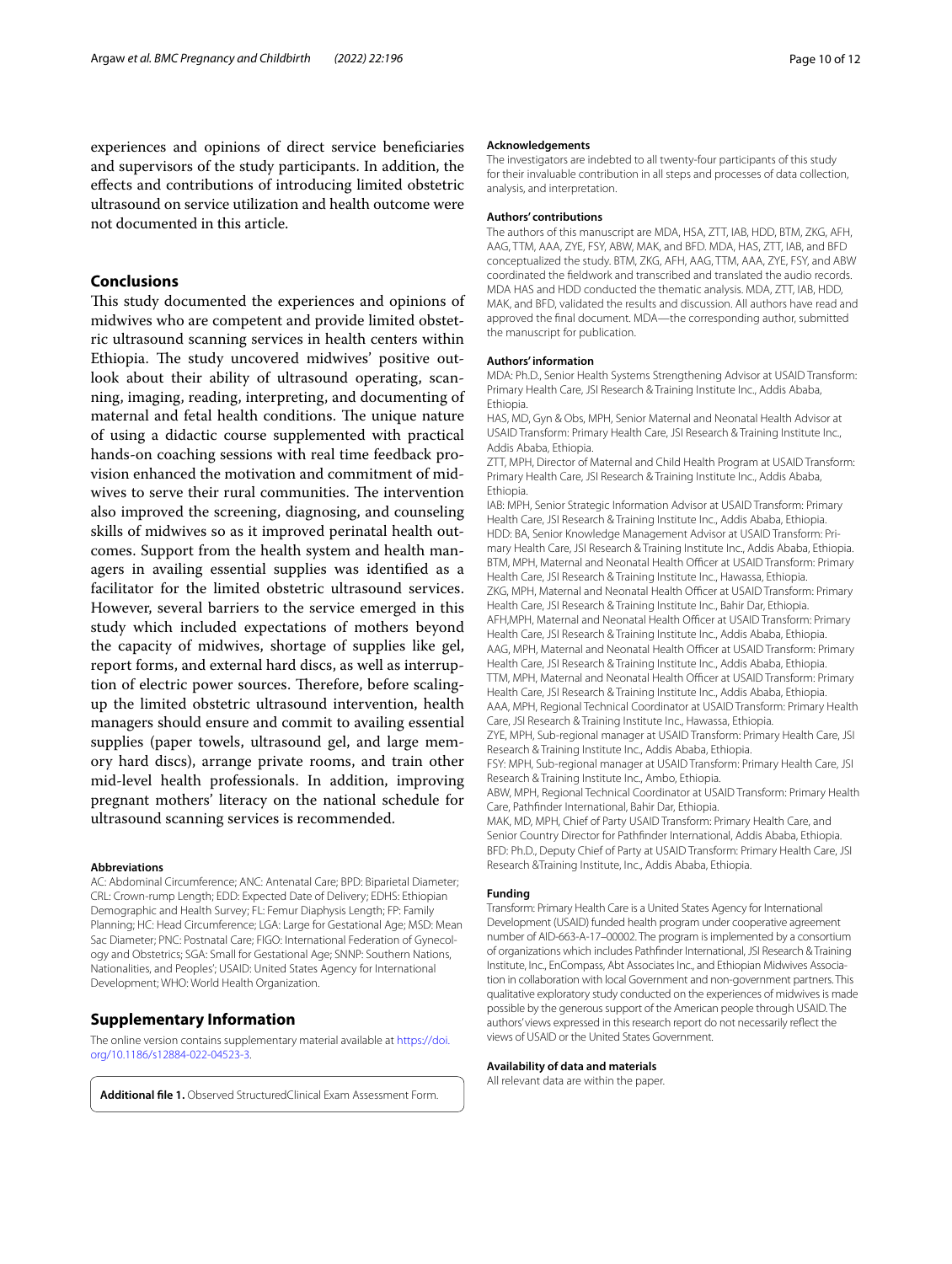# **Declarations**

#### **Ethics approval and consent to participate**

This study protocol was carried out in accordance with the Declaration of Helsinki and ethical clearance was obtained from John Snow Inc institution review board (IRB) with a certifcate ref. no. IRB #20-26E. The IRB determined that this research activity is exempted from human subject oversight. Written informed consent was obtained from all research participants. The study has no known risk, and no payment was made to participants.

#### **Consent for publication**

Not applicable.

#### **Competing interests**

The authors declare that they have no competing interests.

#### **Author details**

<sup>1</sup>USAID Transform: Primary Health Care Activity, JSI Research & Training Institute, Inc. in Ethiopia, P.O. Box 1392 code 1110, Addis Ababa, Ethiopia. <sup>2</sup>USAID Transform: Primary Health Care Activity, Pathfnder International, Addis Ababa, Ethiopia.

#### Received: 7 December 2021 Accepted: 28 February 2022 Published online: 10 March 2022

#### **References**

- <span id="page-10-0"></span>1. Campbell S. A Short History of Sonography in Obstetrics and Gynaecology. Facts, Views & Vision in ObGyn. 2013;5(3):213–29.
- <span id="page-10-1"></span>Shah S, Santos N, Kisa R, Mike Maxwell O, Mulowooza J, Walker D, Muruganandan KM. Efficacy of an ultrasound training program for nurse midwives to assess high-risk conditions at labor triage in rural Uganda. PloS One. 2020;15(6):e0235269.
- <span id="page-10-2"></span>3. World Health Organization. WHO recommendations on antenatal care for a positive pregnancy experience. World Health Organization; 2016.
- <span id="page-10-3"></span>4. FIGO Working Group on Best Practice in Maternal–Fetal Medicine. Best practice in maternal–fetal medicine. International Journal of Gynecology & Obstetrics. 2015 Jan;128(1):80–2.
- <span id="page-10-4"></span>5. World Health Organization. WHO recommendations on antenatal care for a positive pregnancy experience: summary: highlights and key messages from the World Health Organization's 2016 global recommendations for routine antenatal care. Geneva, Switzerland: WHO; 2018.
- <span id="page-10-5"></span>6. Žaliūnas B, Bartkevičienė D, Drąsutienė G, Utkus A, Kurmanavičius J. Fetal biometry: Relevance in obstetrical practice. Medicina. 2017;53(6):357–64.
- <span id="page-10-6"></span>7. Swanson D, Lokangaka A, Bauserman M, Swanson J, Nathan RO, Tshefu A, McClure EM, Bose CL, Garces A, Saleem S, Chomba E. Challenges of implementing antenatal ultrasound screening in a rural study site: a case study from the Democratic Republic of the Congo. Glob Health Sci Pract. 2017;5(2):315–24.
- <span id="page-10-7"></span>8. Kim ET, Singh K, Moran A, Armbruster D, Kozuki N. Obstetric ultrasound use in low and middle income countries: a narrative review. Reprod Health. 2018;15(1):1–26.
- <span id="page-10-8"></span>9. Akinmoladun JA, Anumba DO. Fetal imaging and diagnosis services in developing countries–A call to action. Trop J Obstet Gynaecol. 2019;36(1):1–7.
- <span id="page-10-9"></span>10. Sippel S, Muruganandan K, Levine A, Shah S. Use of ultrasound in the developing world. Int J Emerg Med. 2011;4(1):1–1.
- <span id="page-10-10"></span>11. USAID Transform: Primary Health Care Project. Theory of change in practice 2017. Addis Ababa: USAID Transform: Primary Health Care; 2017.
- <span id="page-10-11"></span>12. GE Heatlhcare. Vscan Access TM Ultrasound. Assessing risk. Expanding reach. © 2015 General Electric Company.
- <span id="page-10-12"></span>13. World Health Organization. WHO recommendations: optimizing health worker roles to improve access to key maternal and newborn health interventions through task shifting. World Health Organization; 2012.
- <span id="page-10-13"></span>14. Greenwold N, Wallace S, Prost A, Jauniaux E. Implementing an obstetric ultrasound training program in rural Africa. Int J Gynecol Obstet. 2014;124(3):274–7.
- <span id="page-10-15"></span>15. Ross AB, DeStigter KK, Rielly M, Souza S, Morey GE, Nelson M, Silfen EZ, Garra B, Matovu A, Kawooya MG. A low-cost ultrasound program leads to

increased antenatal clinic visits and attended deliveries at a health care clinic in rural Uganda. PloS One. 2013;8(10):e78450.

- <span id="page-10-31"></span>16. Mbuyita S, Tillya R, Godfrey R, Kinyonge I, Shaban J, Mbaruku G. Efects of introducing routinely ultrasound scanning during Ante Natal Care (ANC) clinics on number of visits of ANC and facility delivery: a cohort study. Arch Public Health. 2015;73(1):36.
- <span id="page-10-18"></span>17. Milart PH, Molina CA, Prieto-Egido I, Martínez-Fernández A. Use of a portable system with ultrasound and blood tests to improve prenatal controls in rural Guatemala. Reprod Health. 2016;13(1):110.
- 18. Vinayak S, Sande J, Nisenbaum H, Nolsøe CP. Training midwives to perform basic obstetric point-of-care ultrasound in rural areas using a tablet platform and mobile phone transmission technology—A WFUMB COE project. Ultrasound Med Biol. 2017;43(10):2125–32.
- <span id="page-10-28"></span>19. Westerway SC. Comparing the efectiveness of training course formats for point-of-care ultrasound in the third trimester of pregnancy. Australas J Ultrasound Med. 2019;22(1):45–50.
- 20. Wastlund D, Moraitis AA, Dacey A, Sovio U, Wilson EC, Smith GC. Screening for breech presentation using universal late-pregnancy ultrasonography: A prospective cohort study and cost efectiveness analysis. PLoS Medicine. 2019;16(4):e1002778.
- 21. Swanson JO, Kawooya MG, Swanson DL, Hippe DS, Dungu-Matovu P, Nathan R. The diagnostic impact of limited, screening obstetric ultrasound when performed by midwives in rural Uganda. J Perinatol. 2014;34(7):508–12.
- 22. Kozuki N, Mullany LC, Khatry SK, Ghimire RK, Paudel S, Blakemore K, Bird C, Tielsch JM, LeClerq SC, Katz J. Accuracy of home-based ultrasonographic diagnosis of obstetric risk factors by primary-level health workers in rural Nepal. Obstet Gynecol. 2016;128(3):604.
- <span id="page-10-16"></span>23. Cherniak W, Anguyo G, Meaney C, Kong LY, Malhame I, Pace R, Sodhi S, Silverman M. Efectiveness of advertising availability of prenatal ultrasound on uptake of antenatal care in rural Uganda: A cluster randomized trial. PloS One. 2017;12(4):e0175440.
- <span id="page-10-19"></span>24. Keable J, Crozier K. Detection of breech presentation: Abdominal palpation and hand-held scanning by midwives. Br J Midwifery. 2018;26(6):371–6.
- <span id="page-10-17"></span>25. Kawooya MG, Nathan RO, Swanson J, Swanson DL, Namulema E, Ankunda R, Kirumira F, Ddungu-Matovu P. Impact of introducing routine antenatal ultrasound services on reproductive health indicators in Mpigi District Central Uganda. Ultrasound Q. 2015;31(4):285–9.
- <span id="page-10-20"></span>26. Holmlund S, Ntaganira J, Edvardsson K, Lan PT, SemasakaSengoma JP, LesioKidanto H, Ngarina M, Small R, Mogren I. Health professionals' experiences and views on obstetric ultrasound in Rwanda: A cross-sectional study. PLoS One. 2018;13(12):e0208387.
- <span id="page-10-14"></span>27. Holmlund S, Ntaganira J, Edvardsson K, Lan PT, Semasaka Sengoma JP, Åhman A, Small R, Mogren I. Improved maternity care if midwives learn to perform ultrasound: a qualitative study of Rwandan midwives' experiences and views of obstetric ultrasound. Glob Health Action. 2017;10(1):1350451.
- <span id="page-10-21"></span>28. Ethiopian Public Health Institute (EPHI) [Ethiopia] and ICF. 2019. Ethiopia Mini Demographic and Health Survey 2019: Key Indicators. Rockville, Maryland, USA: EPHI and ICF.
- <span id="page-10-22"></span>29. USAID Transform: Primary Health Care Activity. Year Three Annual Report . Addis Ababa: USAID Transform: Primary Health Care; 2019.
- <span id="page-10-23"></span>30. Ethiopian Standard Agency (ESA). Health Center Requirements. Addis Ababa: ESA 2011.
- <span id="page-10-24"></span>31. Moser A, Korstjens I. Series: Practical guidance to qualitative research. Part 3: Sampling, data collection and analysis. Eur J Gen Pract. 2018;24(1):9–18.
- <span id="page-10-25"></span>32. Korstjens I, Moser A. Series: Practical guidance to qualitative research. Part 4: Trustworthiness and publishing. Eur J Gen Pract. 2018;24(1):120–4.
- <span id="page-10-26"></span>33. Lincoln YS, Guba EG. Naturalistic inquiry. California: Sage Publications; 1985.
- <span id="page-10-27"></span>34. Federal Ministry of Health (FMOH). Health Sector Transformation Plan II (2020/21- 2024/25). Addis Ababa: FMOH; 2021.
- <span id="page-10-29"></span>35. Hall EA, Matilsky D, Zang R, Hase N, Ali AH, Henwood PC, Dean AJ. Analysis of an obstetrics point-of-care ultrasound training program for healthcare practitioners in Zanzibar Tanzania. Ultrasound J. 2021;13(1):1–2.
- <span id="page-10-30"></span>36. Swanson JO, Plotner D, Franklin HL, Swanson DL, Bolamba VL, Lokangaka A, Pineda IS, Figueroa L, Garces A, Muyodi D, Esamai F. Web-based quality assurance process drives improvements in obstetric ultrasound in 5 lowand middle-income countries. Glob Health Sci Pract. 2016;4(4):675–83.